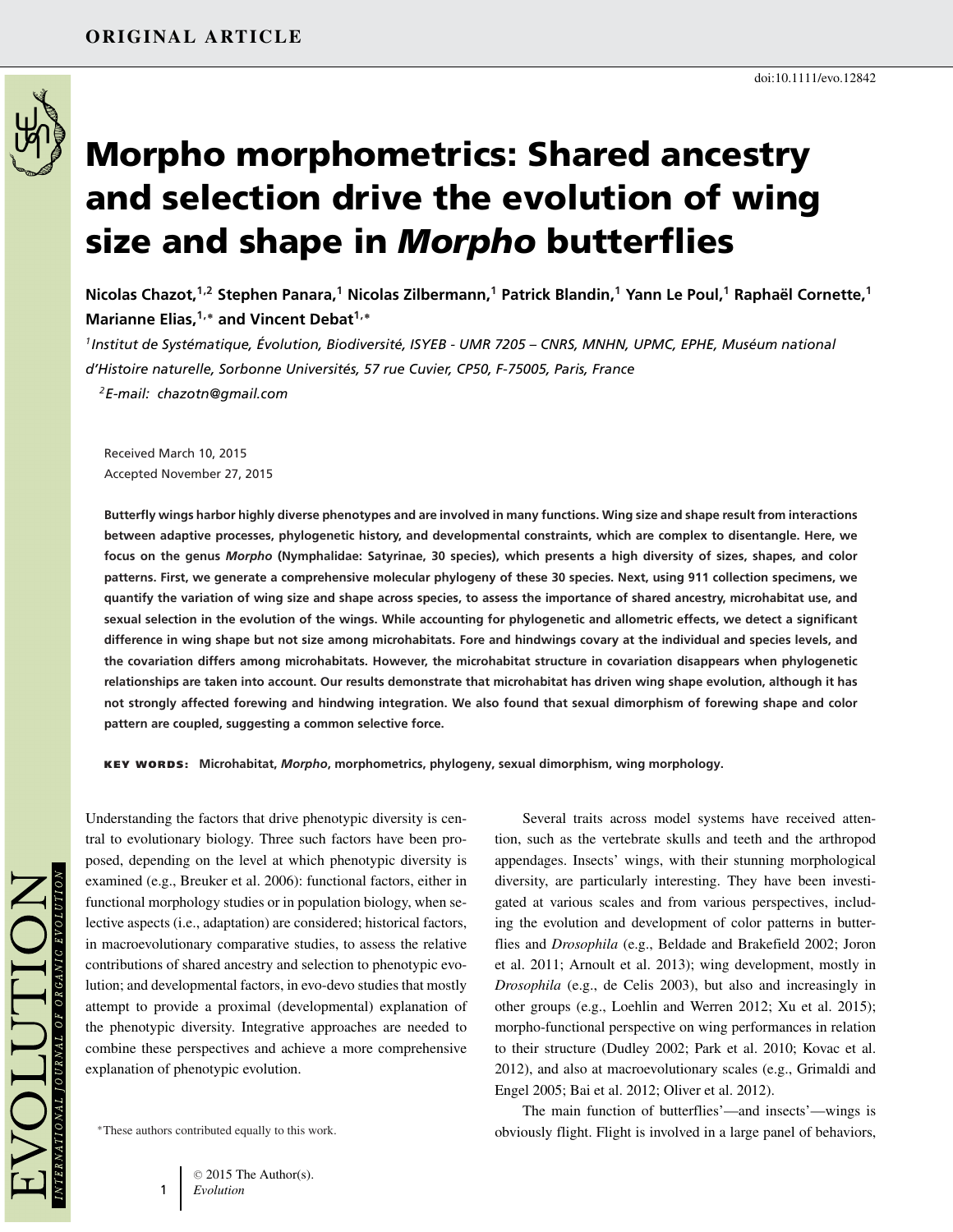including foraging, courtship, predator escape, aerial dispersal, and patrolling behavior (Dudley 2002). Size and shape are obvious determinants of wing physical properties, affecting drag or lift, for example, and thus strongly influence flight behavior (Wootton 1992; Berwaerts et al. 2002; Dudley 2002). Habitat- or predator-driven selection acting on flight behaviors may therefore lead to ecologically adapted wing shapes and sizes. The different functions of fore and hindwings during flight may have led to different pattern of size and shape diversification (Klingenberg et al. 2001). Natural selection may also drive sexual dimorphism, when flight behavior differs between males and females of a single species.

Signals carried by butterfly wing colors and sizes are used in mate choice (Naisbit et al. 2001; Merrill et al. 2011) and in the determination of the quality of potential mating partners (Breuker and Brakefield 2002; Robertson and Monteiro 2005). Hence, sexual selection is also a potential driver of sexual dimorphism. Many species exhibit male-biased sex ratio, which suggests the existence of an intense male mate competition (Allen et al. 2011). The evolution of traits such as wing size, the intensity of coloration, or UV-reflective patches may be driven at least partly by sexual selection (Kemp 2007; Morehouse and Rutowski 2010).

Butterfly fore and hindwings originate from two separate imaginal discs that mostly grow during the last larval instar and the pupal stage. Although they are jointly influenced by the circulating hormones in the hemolymph (e.g., Klingenberg and Nijhout 1998), they are developmentally autonomous. Autonomy of wings might result in a limited amount of covariation among the adult structures. In other words, one can expect the two pairs of wings to constitute two developmental modules in which groups of traits evolve relatively independently from each other and from other modules (Breuker et al. 2006). It is also known that the two pairs of wings can play different roles in flight (Grodnitsky et al. 1994) possibly adding a degree of functional independence. On the other hand, the two wing imaginal discs are serially homologous structures and their developmental genetic bases overlap to a large extent (Carroll et al. 1994; Keys et al. 1999). In addition, the joint contribution to flight is expected to generate some degree of functional integration. Hence, assessing the integration of wings and the extent to which it relates to ecology is a fundamental question to understand the evolution of butterfly wings.

The neotropical genus *Morpho* (Nymphalidae: Satyriinae) comprises 30 species that typically harbor large iridescent blue wings. This genus is a remarkable example of phenotypic diversity in terms of wing color, size, and shape (Le Moult and Real ´ 1962, 1963; Blandin 1988, 1993, 2007a,b). Two major flight behaviors have been reported from field observations. Some species fly very high above ground, up to the canopy whereas others fly close to the ground within the first forest strata in the understorey (DeVries et al. 2010; Michael 1911). Previous publications emphasized that *Morpho* species probably diverged early in their history into these two microhabitats (DeVries et al. 2010; Penz et al. 2012). Using a subset of species, DeVries et al. (2010) suggested that microhabitat shift might have influenced wing shape evolution through changes in flight behavior. Such behavioral and ecological divergence during the history of the clade therefore offers an excellent opportunity to investigate the effect of habitatdriven natural selection on the evolution of wings. Observations of females in the field and presence in collections are very scarce compared to those of males suggesting either a strongly biased sex ratio or a strong divergence of behavior and/or microhabitat between sexes. Penz et al. (2015) found that in *Morpho achilles* males have higher individual dispersal rates than females. If behavioral differences that involve flight such as dispersal exist, they can potentially drive wing sexual dimorphism. Moreover, sexual color dimorphism is highly heterogeneous across the clade, from species exhibiting only slightly different wing color patterns between sexes to species harboring highly contrasted color patterns (Fig. 1). This strong dimorphism, in addition to vivid coloration of males in many species, suggests the existence of strong sexual selection, which could potentially contribute to wing size and shape variation among sexes.

In this study, we embrace a macroevolutionary perspective to identify the processes that have driven the diversification of wing size and shape in the genus *Morpho*, by assessing the relative role of multiple factors. Although the genus has received recent attention to resolve phylogenetic relationships (Penz and DeVries 2002; Cassilde et al. 2010, 2012; Penz et al. 2012; Blandin and ´ Purser 2013), a completely resolved phylogenetic tree is still lacking. Here, we generate a comprehensive species-level molecular phylogeny. Then, we assess phenotypic diversity by measuring size and shape variations of both fore and hindwings of a large sample of individuals, including males and females from all species of the group. After checking whether wing size and shape exhibit phylogenetic signal, we address the following questions. (1) To which extent have the evolution of wing size and shape been driven by different microhabitat use? If different flight behaviors have been selected in each microhabitat, we expect size and shape to diverge between microhabitats and to match the morpho-functional requirements associated with different behaviors. Typically, we expect species flying in the canopy to be associated with elongated wings allowing sustained gliding flight, whereas species flying in the understorey should exhibit more rounded wings allowing more maneuverability (Dudley 2002). We further investigated the strength of microhabitat selection by testing whether fore and hindwings are integrated as the result of functional constraints driven by microhabitat use. If microhabitat use has selected particular combinations of fore and hindwings, we expect the covariation to be structured by microhabitat. (2) Are there sexual size and shape dimorphisms, and if so do they display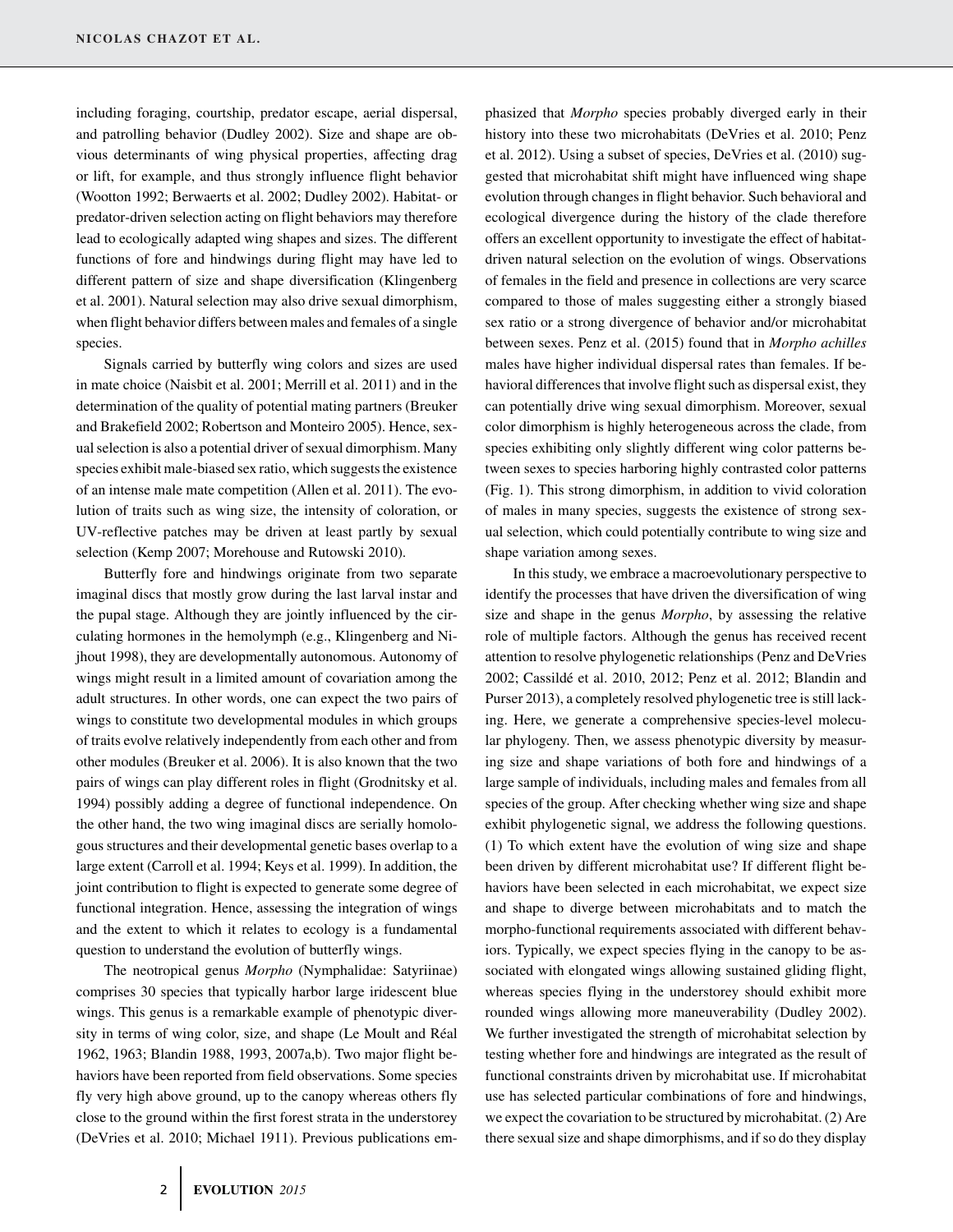

**Figure 1. Molecular phylogeny of the genus** *Morpho* **showing wing size, sexual size dimorphism, and sexual shape dimorphism for each species. Species were classified into microhabitats (C, canopy; U, understorey) and sexual color dimorphism classes (SCoID strong = ++, intermediate = +). Histograms represent the logarithm of centroid size (A:** *Size***), the intensity of sexual shape dimorphism (B:** *SShD***), and the intensity of sexual size dimorphism (C:** *SSD***). Forewing data are colored in gray, hindwing data in black. The star indicates the root of the** *sulkowskyi* **clade.**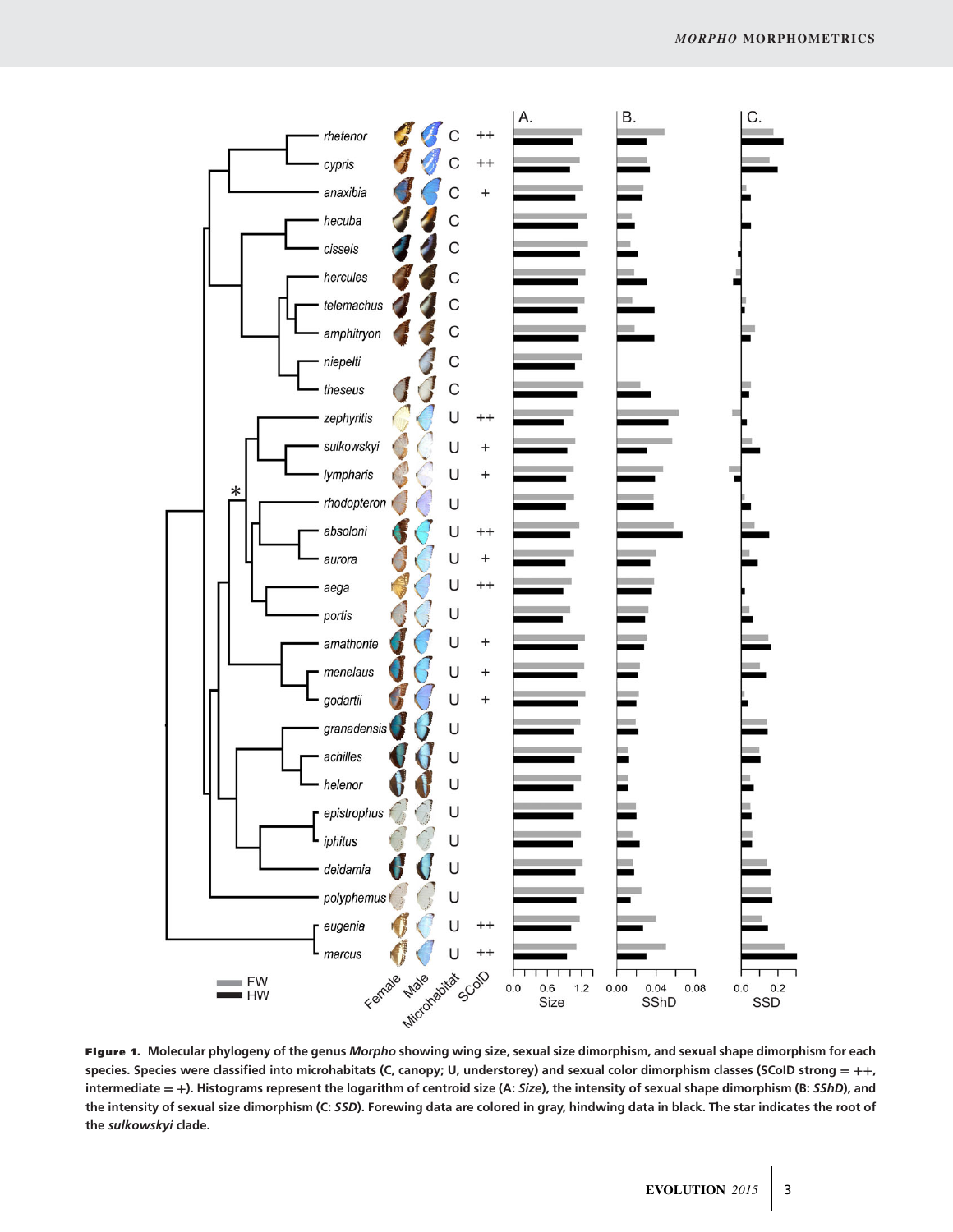phylogenetic signal? Are size and shape dimorphisms associated with microhabitat, suggesting a difference in flight behavior between sexes? Finally, are size and shape dimorphisms correlated with color dimorphism? Color dimorphism may result from either natural or sexual selection, which may also act on wing size and shape, and we expect the different sexually dimorphic traits to be correlated.

# *Materials and Methods* **PHYLOGENETIC TREE**

To generate the species-level tree of the genus *Morpho*, we used one representative specimen for each of the 30 recognized species (according to Blandin and Purser 2013), and 5 outgroups (*Antirrhea philoctetes*, *Caerois chorinaeus*, *Caligo telamonius*, *Opsiphanes quiteria*, *Cithaerias pireta*). We selected 119 sequences from two previously published datasets (Cassildé et al. 2012; Penz et al. 2012) and complemented this dataset with 24 additional nuclear sequences (see Supporting Information S1). The final molecular matrix contained a concatenation of one mitochondrial fragment of cytochrome c oxidase subunit 1 (COI) and four nuclear gene fragments: carbamoylphosphate synthase domain protein (CAD), elongation factor 1 α (EFIα), glyceraldehyde 3-phosphate dehydrogenase (GAPDH), and malate dehydrogenase (MDH) for a total length of 5001 bp (Wahlberg and Wheat 2008).

To find the best partition and the models associated, we ran Partition Finder (Lanfear et al. 2012) allowing all possible partitions and models implemented in Beauti version 1.7.1 (Drummond et al. 2012). The best partition contained three subsets: the first included position 1 and 2 of all genes and followed a  $GTR+I+\Gamma$  model, the second included position 3 of all nuclear fragments and followed a  $GTR + \Gamma$  model, and the third included the position 3 of the mitochondrial fragment and followed a  $TrN + \Gamma$  model. We ran an MCMC chain of 30,000,000 generations using Beast version 1.7.1 (Drummond et al. 2012) under a Yule process and applying an uncorrelated lognormal relaxed clock. Finally, we used TreeAnnotator (Drummond et al. 2012) to select the Maximum Clade Credibility tree with median value from the posterior distribution of branch lengths, applying a 20% burnin (see Supporting Information S2). Outgroups were pruned and the resulting tree was used in all subsequent analyses. We also cross-validated the tree topology and branch support using RAxML (Stamatakis 2014) (tree not shown).

#### **MORPHOMETRIC DATA**

Six hundred forty-two set males and 269 set females (a total of 911 specimens) from the collection of the National Museum of Natural History of Paris (MNHN, France) were used in this study. This dataset includes the 30 recognized species of *Mor-* *pho,* with males and females for all species but *M. niepelti* for which no female was available. *Morpho niepelti* was therefore removed from sexual dimorphism analyses. Pictures of both ventral and dorsal views were taken using a NikonD90 camera. Because the fore and hindwings partly overlap in set specimens, we used the dorsal view of the right forewing and the ventral view of the left hindwing. When necessary we photographed the opposite wing and took the mirrored image before digitizing it. Landmarks and semi-landmarks were used to quantify wing size and shape (see Supporting Information S3). Landmarks were placed at vein intersections and vein termini, and semilandmarks were used to describe margin shapes and lobes of the external margins. We did not place semi-landmarks on the rear margin of the hindwing because it is generally folded on collection specimens. All landmarks were digitized using TpsDig2 (Rohlf and Slice 2010). Before starting the analyses, we checked that the measurement error was negligible (see Supporting Information S3).

For both wings, landmarks and semi-landmarks configurations were superimposed using a generalized Procrustes superimposition (Rohlf and Slice 1990) with TPSrelw (Rohlf 2014). The sliding of the semi-landmarks was done by minimizing the Procrustes distances (e.g., Andresen et al. 2000; Sheets et al. 2004). The resulting coordinates in the tangent space were used as shape data, and the log of centroid size was used as a size estimate.

All morphometric and statistical analyses were conducted using MorphoJ (Klingenberg 2011) and R (R Development Core Team, 2014). In both cases we imported the Procrustes coordinates after TPSrelw alignment, thereafter treating all positions as regular landmarks.

Note that all dimensions were used in most analyses, as statistical tests were based on permutations. In the few cases where parametric tests were performed (i.e., MANOVA for sexual dimorphism), only the first 15 axes of a PCA run on the tangent coordinates were used as shape variables, after checking that at least 95% of the shape variance was accounted for. The two wings were analyzed separately in subsequent analyses.

## **PHYLOGENETIC SIGNAL IN WING SHAPE AND WING SIZE**

We first performed a PCA on the Procrustes coordinates for both wings. The mean position of each species within the morphospace was calculated, and the phylogenetic tree projected into it using MorphoJ (Klingenberg 2011). We also visualized the shape transformation associated with the first PCs using multivariate regression of Procrustes coordinates on the eigen-vectors (e.g., Monteiro 1999). Phylogenetic signal in wing shape was measured and tested using the multivariate permutation test implemented in MorphoJ (Tree length, Klingenberg and Gidaszewski 2010).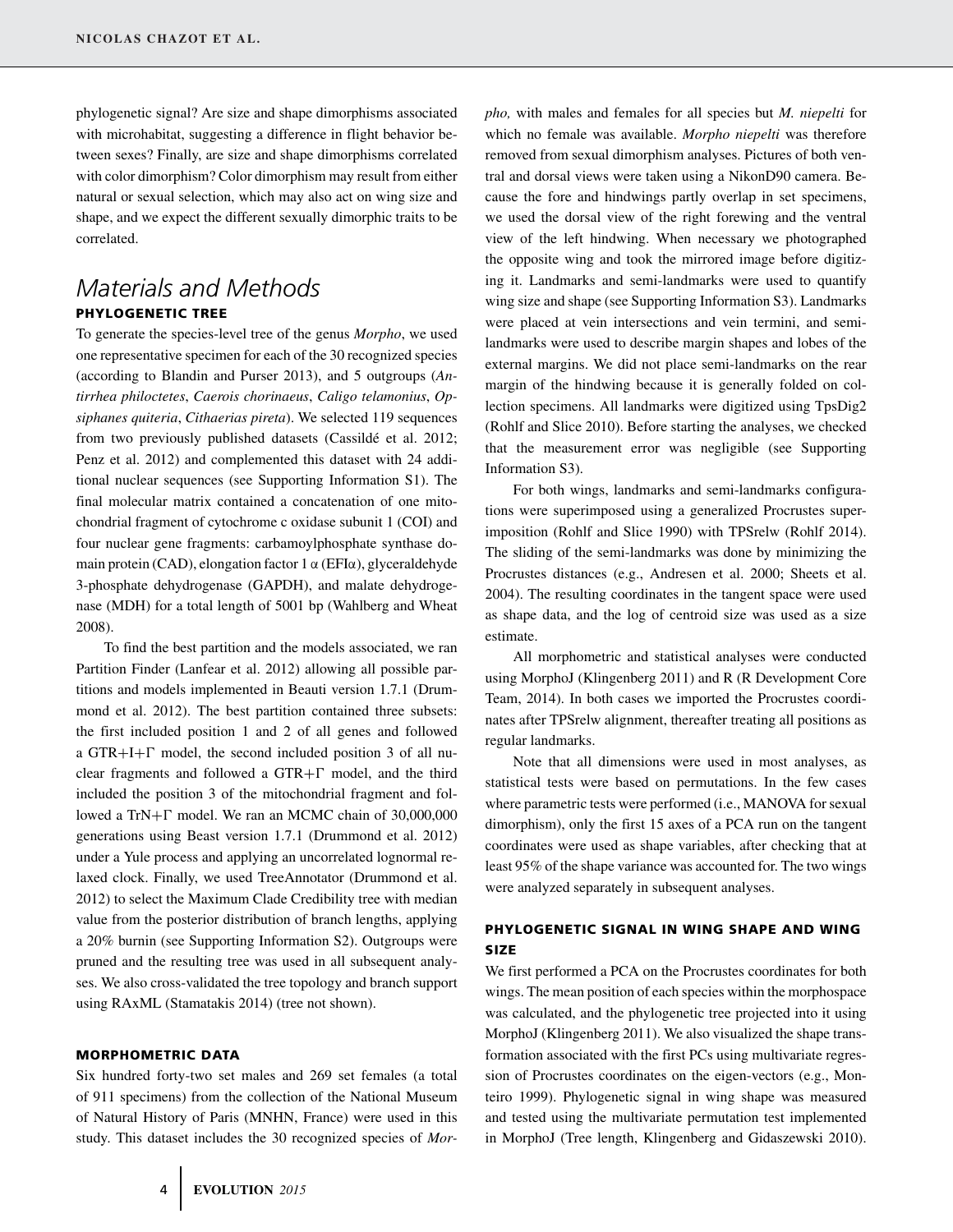We calculated and tested Blomberg's K statistic (Blomberg et al. 2003) to assess phylogenetic signal in wing size using the package *picante*.

#### **EFFECT OF MICROHABITAT ON WING EVOLUTION**

Each species was assigned to a microhabitat—canopy or understorey—based on the literature (DeVries et al. 2010; Michael 1911) and field observations. We investigated how microhabitat affects the distribution of individuals and species across the morphospace, that is, whether wing shape differs according to ecological conditions. We performed a Procrustes ANOVA implemented in the R package *geomorph* (Adams and Otarola-Castillo 2013; Anderson 2001; Anderson and Braak 2003), on all individuals and including sex and microhabitat as factors. Because the interaction between sex and microhabitat was significant, we ran the subsequent analyses separately on the two sexes. For wing size, we used the phylogenetic ANOVA as implemented in the package *phytools* (Garland et al. 1993; Revell 2012) to investigate the effect of microhabitat independently of the phylogeny. For shape, we first computed the species means for each sex and then re-aligned them using the package *geomorph*. We then performed a phylogenetic Procrustes ANOVA for each sex (Adams 2014), considering microhabitat as a main factor and mean centroid size as a covariate, to account for an interspecific allometric effect.

#### **COVARIATION BETWEEN FORE AND HINDWINGS**

The covariation between fore and hindwings was estimated by the RV coefficient (a multivariate analog of the squared Pearson correlation coefficient) (Escoufier 1973; Klingenberg 2009) followed by a two-block partial-least square (PLS) regression when the RV was significantly different from zero. We followed a three-step analysis. First, we tested the covariation between forewing and hindwing shapes across all individuals. To account for a potential allometric effect, this test was performed on the residuals of a multivariate pooled within-species regression of shape on size, including all individuals. This represents the general covariation between the two wings controlling for allometric effects, regardless of species identity. Second, we tested the covariation across species controlling for allometric effects, using the residuals of a multivariate regression of species mean shapes on species mean size. Finally, we performed the covariation analysis on phylogenetic independent contrasts computed from the residuals of a pooled within-species regression, to investigate the residual covariation after correcting for phylogenetic correlations and allometry (Klingenberg and Marugan-Lobon 2013). In each case, we further investigated how covariation was structured by microhabitat.

We estimated the covariation between forewing and hindwing size using a linear regression between the log of centroid size of fore and hindwings instead of PLS, for all individuals, for species means, and for independent contrasts.

#### **SEXUAL DIMORPHISM**

We tested whether sexual dimorphism varied across species as follows. For sexual size dimorphism (SSD), we performed a twofactor ANOVA (species and sex). For sexual shape dimorphism (SShD), we ran a MANOVA including both factors (species and sex), and wing size as a covariate to test for a global effect of allometry on shape dimorphism. We used the 15 first PCA axes in the MANOVA, which accounted for 95% of the variation. Because the interaction species  $\times$  sex  $\times$  size was not significant, we further investigated SShD without taking into account wing size.

We then assessed sexual dimorphism for each species using three descriptors, two for shape and one for size. The vector connecting the average male and female configurations in the shape space was used as a measure of SShD. The length of this vector, measured in units of Procrustes distance, was used as an estimate of the strength of dimorphism. The orientation of the vector was used as a description of the corresponding shape change between sexes, and the angle among vectors of pairs of species was used to quantify the variation of shape dimorphism across species. The intensity of wing SSD was measured as the difference between mean female and male centroid sizes. We tested for a phylogenetic signal in the intensity of SShD and SSD using Blomberg's K statistic (Blomberg et al. 2003). We tested for a phylogenetic signal in the direction of shape dimorphism by computing and testing the RV coefficient between phylogenetic distances and pairwise angles between dimorphism vectors of species.

To test whether sexual dimorphism differed among microhabitats independently from the phylogeny, we performed a phylogenetic ANOVA (Harmon et al. 2008) on SShD or SSD and the microhabitat use.

Finally, species were sorted into categories of intensity of sexual color dimorphism (weak, intermediate, and strong, see Supporting Information S5). Phylogenetic ANOVA was used to test whether SShD or SSD was different depending on the intensity of color dimorphism.

# *Results*

The phylogeny of *Morpho* was comprehensive and almost fully resolved (Supporting Information S2). Only the position of *M. rhodopteron* remained uncertain.

### **PHYLOGENETIC SIGNAL AND EFFECT OF MICROHABITAT**

We detected a significant phylogenetic signal for both fore and hindwings, in both size (forewing:  $K = 1.20$ ,  $P < 0.001$ ; hindwing:  $K = 1.08$ ,  $P < 0.001$ ) and shape (forewing: Tree length = 0.0135,  $P < 0.001$ ; hindwing: Tree length = 0.0156,  $P < 0.001$ ).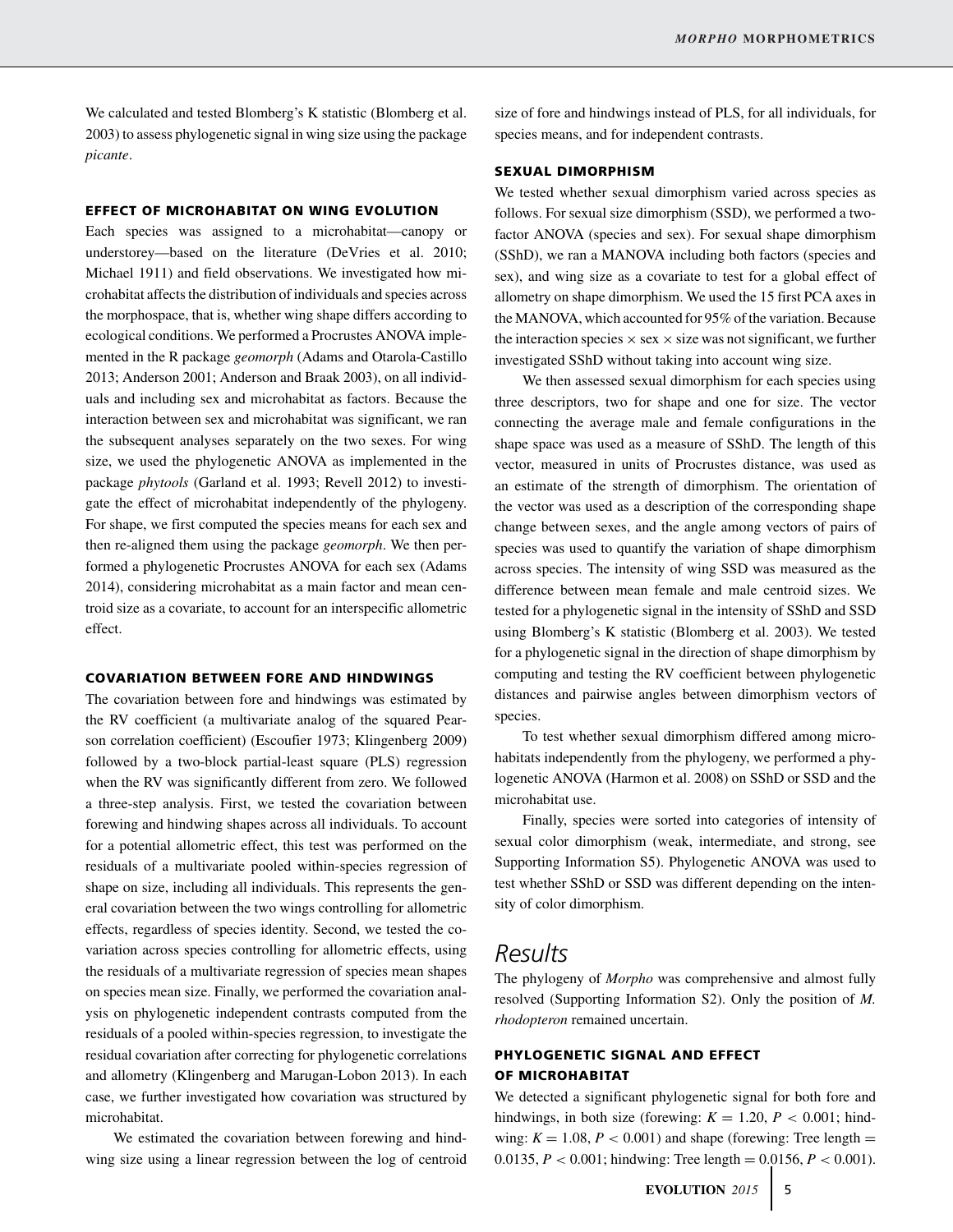

**Figure 2. Principal component analysis of Procrustes coordinates (A: forewing, B: hindwing). The first two PC and the associated shape changes are shown. Only species means are displayed. The phylogenetic tree is projected into the morphospace. Gray and black points represent canopy and understorey species, respectively.**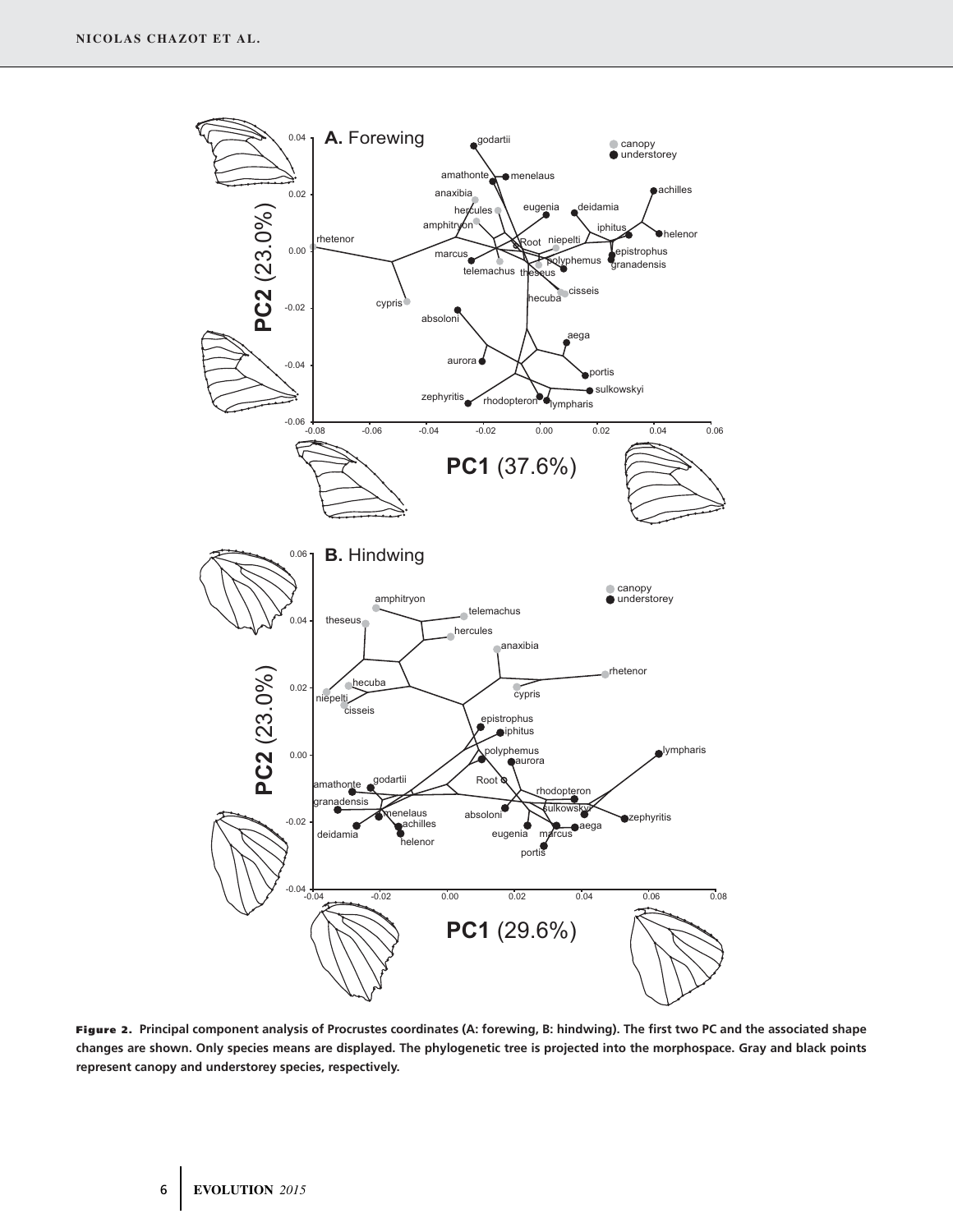| Wing      | Variable    | Factor                    | F        | P      |
|-----------|-------------|---------------------------|----------|--------|
| FW        | Shape       | Sex                       | 40.1813  | 0.001  |
|           |             | Microhabitat              | 136.3890 | 0.001  |
|           |             | $Sex \times microhabitat$ | 7.9502   | 0.001  |
|           | <b>Size</b> | <b>Sex</b>                | 46.395   | 0.001  |
|           |             | Microhabitat              | 268.996  | 0.001  |
|           |             | $Sex \times microhabitat$ | 5.955    | 0.0149 |
| <b>HW</b> | Shape       | <b>Sex</b>                | 18.833   | 0.001  |
|           |             | Microhabitat              | 181.748  | 0.001  |
|           |             | $Sex \times microhabitat$ | 14.068   | 0.001  |
|           | <b>Size</b> | Sex                       | 57.23    | 0.001  |
|           |             | Microhabitat              | 183.71   | 0.001  |
|           |             | $Sex \times microhabitat$ | 11.27    | 0.0008 |

**Table 1.** ANOVA and Procrustes ANOVA on individual wing size **and wing shape, respectively, with sex and microhabitat as factors.**

**FW, forewing; HW, hindwing.**

For forewings, the projection of the phylogenetic tree into the morphospace clearly showed that close relatives tended to cluster in the shape space (Fig. 2). The second axis appeared to be driven by a shift of the entire *sulkowskyi* clade. However, some species such as *M. rhetenor* and *M. cypris* strongly diverged from their close relatives. The first two axes did not clearly separate the species belonging to the two microhabitats. The first axis described a variation from a rounded wing to an elongated wing toward the apex. The second axis described a variation from a triangular wing to a more curved wing (Fig. 2).

For hindwings, the first PC plan appeared strongly influenced by the phylogeny, as closely related species tended to cluster (Fig. 2). Microhabitat seemed to mainly structure PC2, the entire canopy clade being clearly isolated toward positive values, the understorey clade toward negative values. *Morpho marcus* and *M. eugenia*, two understorey species that diverged from the rest of the clade before microhabitat shift, clustered with the other understorey species. The two axes described a variation from narrow elongated wings to larger but shorter wings (Fig. 2).

The ANOVA and Procrustes ANOVA testing the effects of sex and microhabitat on all individuals were significant for both size and shape, respectively, including the interaction sex  $\times$  microhabitat (Table 1). Hence, we further investigated the effect of microhabitat independently on males and females.

For both wings and both sexes, the effect of microhabitat on wing size was not significant in the phylogenetic ANOVA (Table 2). For shape, habitat and size effects were significant for both wings in the Procrustes phylogenetic ANOVAs for both sexes (Table 2). However, the interaction term was not significant, meaning that the microhabitat effect on wing shape was independent from the size.

#### **COVARIATION BETWEEN FORE AND HINDWINGS**

Covariation between forewing and hindwing shape controlling for allometric effects was significant across all individuals (RV coefficient  $= 0.3671$ ,  $P < 0.0001$ , Fig. 3). The first PLS axis (63.7%) of covariance explained) clearly showed an effect of microhabitat. Specifically, a typical combination of forewing and hindwing shapes was associated with each microhabitat. All canopy individuals appeared in the top right corner of the graph with a very elongated triangular forewing associated with large rounded hindwing (Fig. 3). Understorey individuals were placed in the bottom left corner, with a short rounded forewing associated with narrow elongated hindwing. When measured on the species mean, the covariation remained significant (RV coefficient  $= 0.4639$ ,  $P < 0.0001$ , Fig. 3) and the first PLS axis (63.4% of covariance explained) remained strongly driven by microhabitat divergence. The significant covariation measured on the independent contrasts shows that even when phylogenetic signal is taken into account, wing shapes still significantly covary (RV coefficient  $= 0.4226, P < 0.0001, 55.4%$  of covariance explained by the first axis, Fig. 3). However, none of the axes of covariation showed an association with microhabitat. This result suggests that the shape covariation associated with microhabitat detected in phylogenetically uncorrected analyses is largely due to shared ancestry.

Concerning size, a strong covariation between fore and hindwings was also significant among individuals ( $R^2 = 0.95$ ,  $P <$ 0.001), species  $(R^2 = 0.97, P < 0.001)$ , and independent contrasts  $(R^2 = 0.95, P < 0.001)$  without particular microhabitat structure in all three cases (see Supporting Information S4).

#### **SEXUAL DIMORPHISM**

Both species and sex effects were found significant for both wings in the ANOVAs and MANOVAs, showing that species differ in their size and shape, as do sexes (Table 3). The significant species  $\times$  sex interaction for size and shape indicates that sexual dimorphism of both size and shape varies across species. However, the interaction size  $\times$  sex  $\times$  species was not significant. Hence, we did not further consider size as a covariate in the study of SShD.

For both fore and hindwings, phylogenetic signal in SSD was not significant (forewing:  $K = 0.47$ ,  $P = 0.130$ ; hindwing:  $K = 0.40$ ,  $P = 0.288$ ). By contrast, significant phylogenetic signal was detected for the intensity (forewing:  $K = 0.99$ ,  $P$  < 0.001; hindwing:  $K = 0.64$ ,  $P = 0.003$ ) and the direction (forewing:  $RV = 0.34, P = 0.002$ ; hindwing:  $RV = 0.33$ ,  $P = 0.002$  of SShD in both wings, suggesting that closely related species tend to present similar SShD. When accounting for this phylogenetic effect, no significant association was found between microhabitat and SShD or SSD for either wing (Table 4). By contrast, there was a significant association between SShD and sexual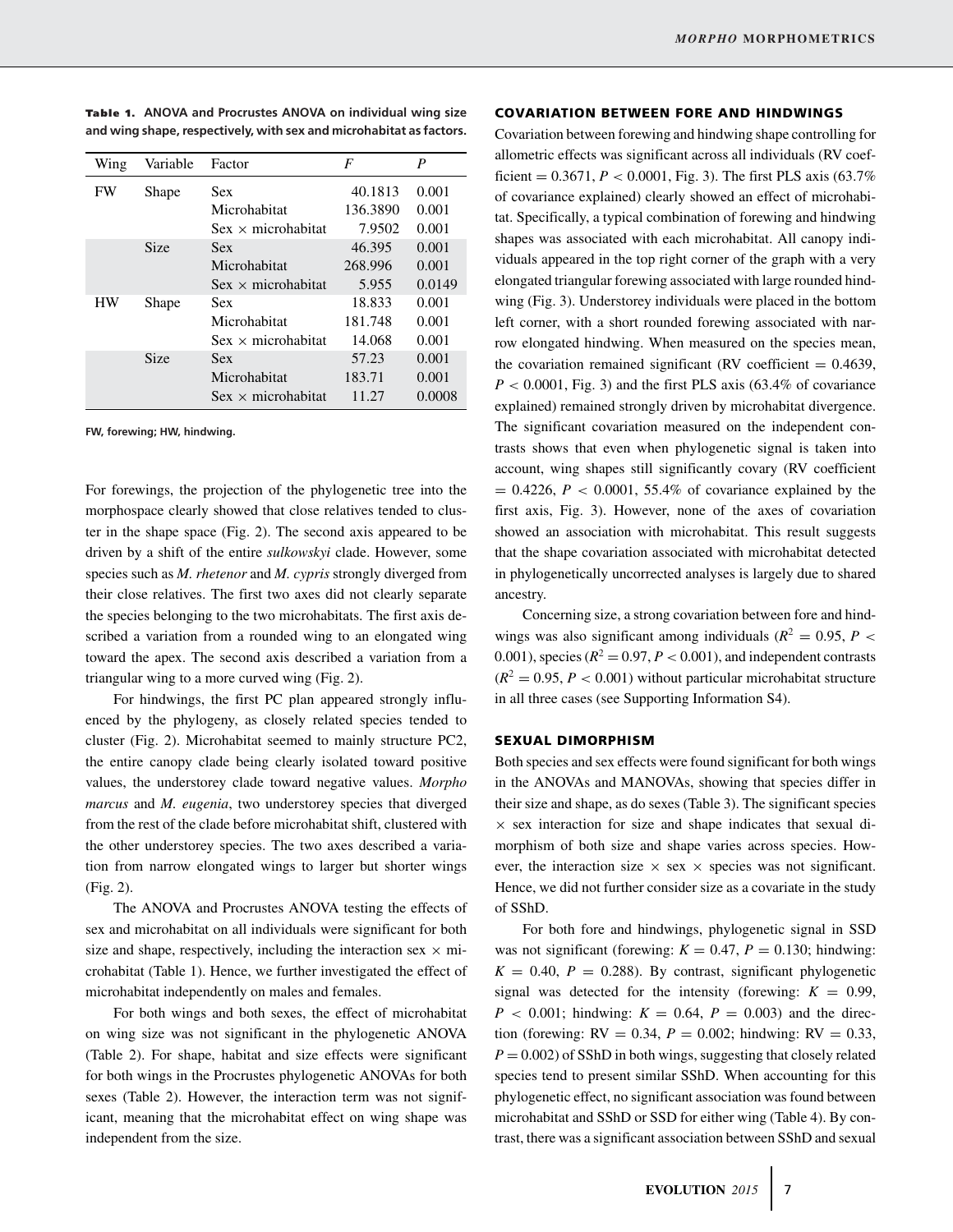|           |             |                            | Males   |                  | Females |       |
|-----------|-------------|----------------------------|---------|------------------|---------|-------|
| Wing      | Variable    | Factor                     | F       | $\boldsymbol{P}$ | F       | P     |
| <b>FW</b> | Shape       | <b>Size</b>                | 4.0748  | 0.038            | 6.1756  | 0.001 |
|           |             | Microhabitat               | 1.5092  | 0.001            | 1.5000  | 0.001 |
|           |             | $Size \times microhabitat$ | 0.9464  | 0.339            | 0.8030  | 0.360 |
|           | <b>Size</b> | Microhabitat               | 14.8437 | 0.092            | 8.668   | 0.169 |
| <b>HW</b> | Shape       | <b>Size</b>                | 5.0963  | 0.053            | 6.1931  | 0.001 |
|           |             | Microhabitat               | 1.5344  | 0.001            | 1.1984  | 0.001 |
|           |             | $Size \times microhabitat$ | 0.5036  | 0.823            | 1.2184  | 0.160 |
|           | <b>Size</b> | Microhabitat               | 10.917  | 0.150            | 5.929   | 0.262 |

**Tab le 2 . Phylogenetic ANOVAs on wing shape and on wing size, with microhabitat (and size, when applicable) as factor.**

**The ANOVAs were performed considering sexes separately, using the species mean size and shape. FW, forewing; HW, hindwing.**

color dimorphism for the forewing but not for the hindwing (Table 4). Species with a strong sexual color dimorphism had higher forewing SShD whereas weak sexual color dimorphism was associated with weak forewing SShD. SSD was never found to be significantly correlated with color dimorphism (Table 4).

# *Discussion*

#### **WING MORPHOLOGY AND MICROHABITAT**

Wings are involved in many functions including flight, courtship, and predator escape that impose many selective pressures on wing size and shape. Here, we focused on another ecological driver of wing evolution, microhabitat. In *Morpho* butterflies during some periods of the day, males of some species patrol high above the ground and the canopy (Michael 1911; DeVries et al. 2010). Conversely, other species mainly fly in the understorey and are usually observed patrolling in the first forest strata. Females tend to fly at similar heights as conspecific males, although they do not patrol as males do. The two microhabitats are characterized by different conditions. Canopy is more open and brighter than the understorey. Moreover, the community of predators can also vary across forest strata. Flight behavior is therefore expected to differ between canopy and understorey. For instance, the patrolling behavior of males in the canopy, even restricted in time, is often associated with straight gliding flight (Welling 1966). Consequently, wing morphology is expected to differ between microhabitats. In agreement with this expectation, we show that wing morphology is more different among microhabitats than predicted under neutral evolution. Using a comprehensive dataset, morphometric measurements on both fore and hindwings, and a well-supported phylogeny, we provide evidence that the evolution of wing shape has been driven by microhabitat use.

There is a large body of literature, either theoretical or empirical, that assesses the relationships between wing shape, flight performance, and ecology. Several studies focusing on mathematical models or living organisms inspired models have studied the shapes of wings from a functional point of view, that is, by estimating the relationship between the shape of wings and flight performances (e.g., Thomas 1996; Berwaerts et al. 2002; Park et al. 2010; Kovac et al. 2012). They notably attempted to understand the shape parameters associated with gliding flight behavior. Using butterfly models, Kovac et al. (2012) showed that shapes that maximize wingspan increase gliding performances and that the relative orientation of fore and hindwings, which changes the overall planform, also plays an important role in optimizing gliding performances (see also Wootton 1992; Lentink et al. 2007). Empirically, elongated wings have often been associated with behaviors requiring low cost flight strategies such as migration. For example, in shorebirds (Minias et al. 2015) found a negative relationship between migration distance and wing roundedness, a result also consistent with passerines (Marchetti et al. 1995; Outlaw 2011). On the opposite, shorter rounded wings generally enhance maneuverability during flight and are often associated with greater predator escape ability (Norberg and Rayner 1987; Betts and Wootton 1988; Srygley and Chai 1990; Fernández et al. 2007). For example, Srygley and Chai (1990) showed a relationship between predation escape and wing shape on 54 neotropical butterfly species. They found that butterflies with shorter and smaller wings tend to fly faster and more erratically and frequently escape from predators. By contrast, butterflies with longer wings and larger wing areas flew more slowly and were captured more easily by predators when chased (see also Svensson and Friberg 2007).

In *Morpho* butterflies, we found that species flying in the canopy exhibit fore and hindwings elongated toward the apex (increased wingspan) whereas understorey species exhibit combinations of more narrow rounded fore and hindwings. These shapes and their associations with microhabitat use are clearly congruent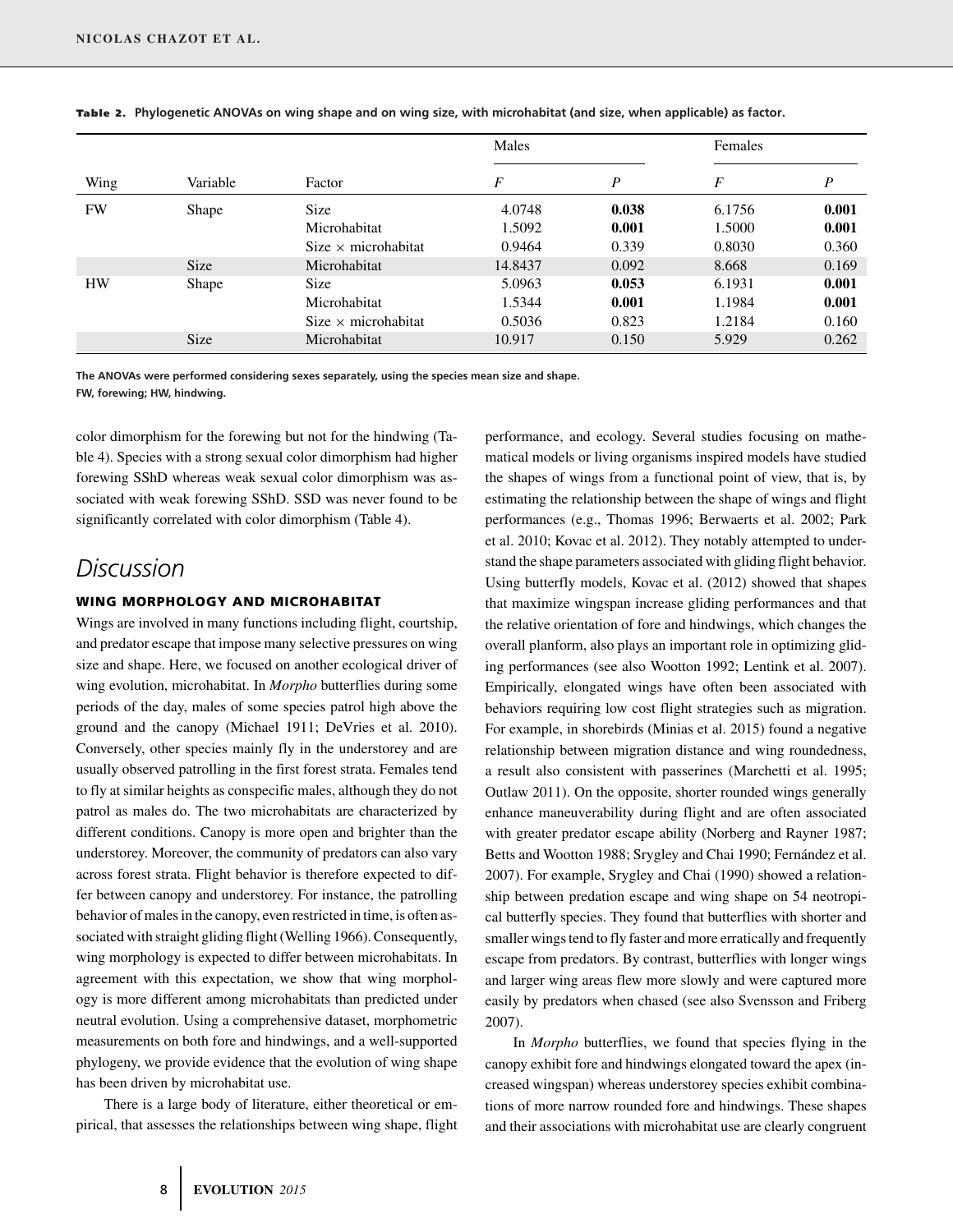| Wing      | Variable | Factor                             | $\overline{F}$ | $\boldsymbol{P}$ |
|-----------|----------|------------------------------------|----------------|------------------|
| <b>FW</b> | Shape    | Size                               | 442.64         | < 0.001          |
|           |          | Sex                                | 113.11         | < 0.001          |
|           |          | Species                            | 25.14          | < 0.001          |
|           |          | Size $\times$ sex                  | 11.56          | < 0.001          |
|           |          | $Size \times species$              | 2.11           | < 0.001          |
|           |          | $Sex \times species$               | 2.19           | ${<}0.001$       |
|           |          | Size $\times$ sex $\times$ species | 1.04           | 0.303            |
|           | Size     | <b>Species</b>                     | 198.992        | $-0.001$         |
|           |          | Sex                                | 199.952        | < 0.001          |
|           |          | Species $\times$ sex               | 5.746          | < 0.001          |
| HW        | Shape    | Size                               | 964.49         | < 0.001          |
|           |          | Sex                                | 181.47         | < 0.001          |
|           |          | <b>Species</b>                     | 26.26          | < 0.001          |
|           |          | $Size \times sex$                  | 8.43           | < 0.001          |
|           |          | Size $\times$ species              | 2.13           | < 0.001          |
|           |          | $Sex \times species$               | 2.52           | ${<}0.001$       |
|           |          | Size $\times$ sex $\times$ species | 1.10           | 0.088            |
|           | Size     | Species                            | 209.354        | $-0.001$         |
|           |          | Sex                                | 297.375        | < 0.001          |
|           |          | Species $\times$ sex               | 6.925          | ${<}0.001$       |

**Tab le 3 . ANOVA and MANOVA on individual wing size and shape, respectively, to test for the effect of species, sex, and, when applicable, size.**

**FW, forewing; HW, hindwing.**

with the theoretical expectations and the published observations contrasting elongated wings for gliding flight to short rounded wings for maneuverability (Dudley 2002). In the understorey, shorter rounded wings may allow an increased maneuverability and take-off speed (Lockwood et al. 1998) in a more irregular and closed environment. Canopy species, which tend to exhibit long sequences of gliding flight, are associated with wing shapes generally considered as enhancing low cost flight.

We did not find any significant difference of wing size among microhabitats. Canopy species are all large and an increased total wing surface is probably involved in optimizing low cost flight behavior. By contrast, understorey species comprise a very wide range of wing size, from small *sulkowskyi*-clade species to large *amathonte*-clade species, which probably explains the absence of significant difference in wing size.

Our results are congruent with the conclusion of DeVries et al. (2010), who studied the forewings of a subset of *Morpho* species and detected a significant change of shape associated with a microhabitat shift in males, but not in females. The significant interaction between microhabitat and sex we found here implies that the effect of ecology differs between males and females. Despite this difference, we show that female wings are also affected by microhabitat use. This difference between our results and those of DeVries et al. (2010) may be due to our larger sample size:

DeVries et al. (2010) only used 11 species and one female per species, whereas our dataset includes 269 females for 29 species, which have likely granted better statistical power. Whether this signal on females results from a selection by the microhabitat or a genetic correlation with male's evolution cannot be elucidated for now. The coarse microhabitat classification we used in this article, which follows that of DeVries et al. (2010), likely hides a larger diversity of flight behaviors and morphological diversity among sexes and species. For example, the understorey *M. marcus* and *M. eugenia*, which diverged early from the rest of the *Morpho*, tend to fly higher than the other understorey species. In the canopy clade, species such as *M. hecuba* use gliding interspersed with flapping flight whereas *M. rhetenor* only uses flapping flight. Further quantitative estimations of flight behavior as well as microhabitat characterization are needed to clearly refine the link between wing shape and flight performance.

## **FORE AND HINDWINGS: A FUNCTIONAL INTEGRATION?**

In butterflies, flight is mostly driven by forewings (anteromotorism, Dudley 2002; Jantzen and Eisner 2008). Jantzen and Eisner (2008) showed that even when hindwings were removed, butterflies were still able to fly. However, their results suggested that hindwings were essential to increase flight speed and maneuverability. Functional differentiation between fore and hindwings has been reported in butterflies and damselflies (Grodnitsky et al. 1994; Outomuro et al. 2012) where different functions may have led to different evolutionary trajectories. For *Morpho* butterflies, DeVries et al. (2010) focused only on forewings and they measured the aspect ratio. Here, using morphometric tools, we measured both forewing and hindwing shapes and found that both wings were similarly affected by microhabitat, even though they are differently involved in flight. Furthermore, we also assessed the degree of integration of fore and hindwings and tested whether microhabitat affected not only wing shape and size, but also the way forewing and hindwing covary. Although a full independence of evolutionary patterns of the two wings would suggest complete modularity, a correlated evolution rather suggests that developmental and functional links are predominant and that the two wings should be considered integrated. Here, we find a strong covariation between fore and hindwings at the individual level, at the species level, and on phylogenetic independent contrasts. These results suggest that the wings are integrated rather than modular. Moreover, the covariation is structured by microhabitat meaning that individuals/species from different microhabitats exhibit different combinations of fore and hindwings. However, this pattern disappears when phylogeny is controlled for. If covariation is the result of functional constraints driven by microhabitat, it cannot be distinguished from a neutral phylogenetic signal. Other functional and developmental effects,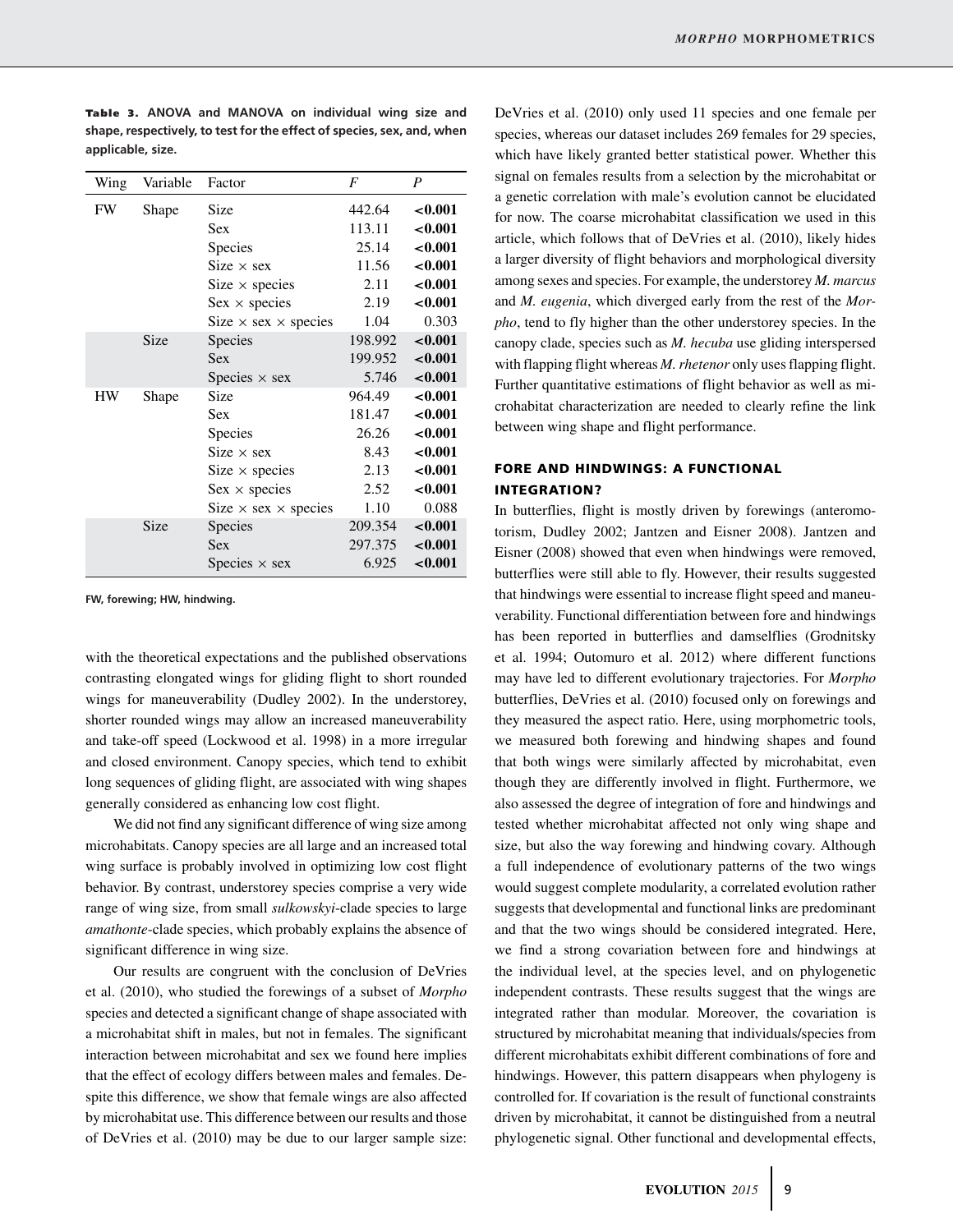

**Figure 3. First PLS axis on Procrustes coordinates showing covariation between fore and hindwings after accounting for allometry. Gray and black points represent canopy and understorey species, respectively. The upper plot is based on all individuals, the middle plot on species means, and the lower plot on phylogenetic independent contrasts.**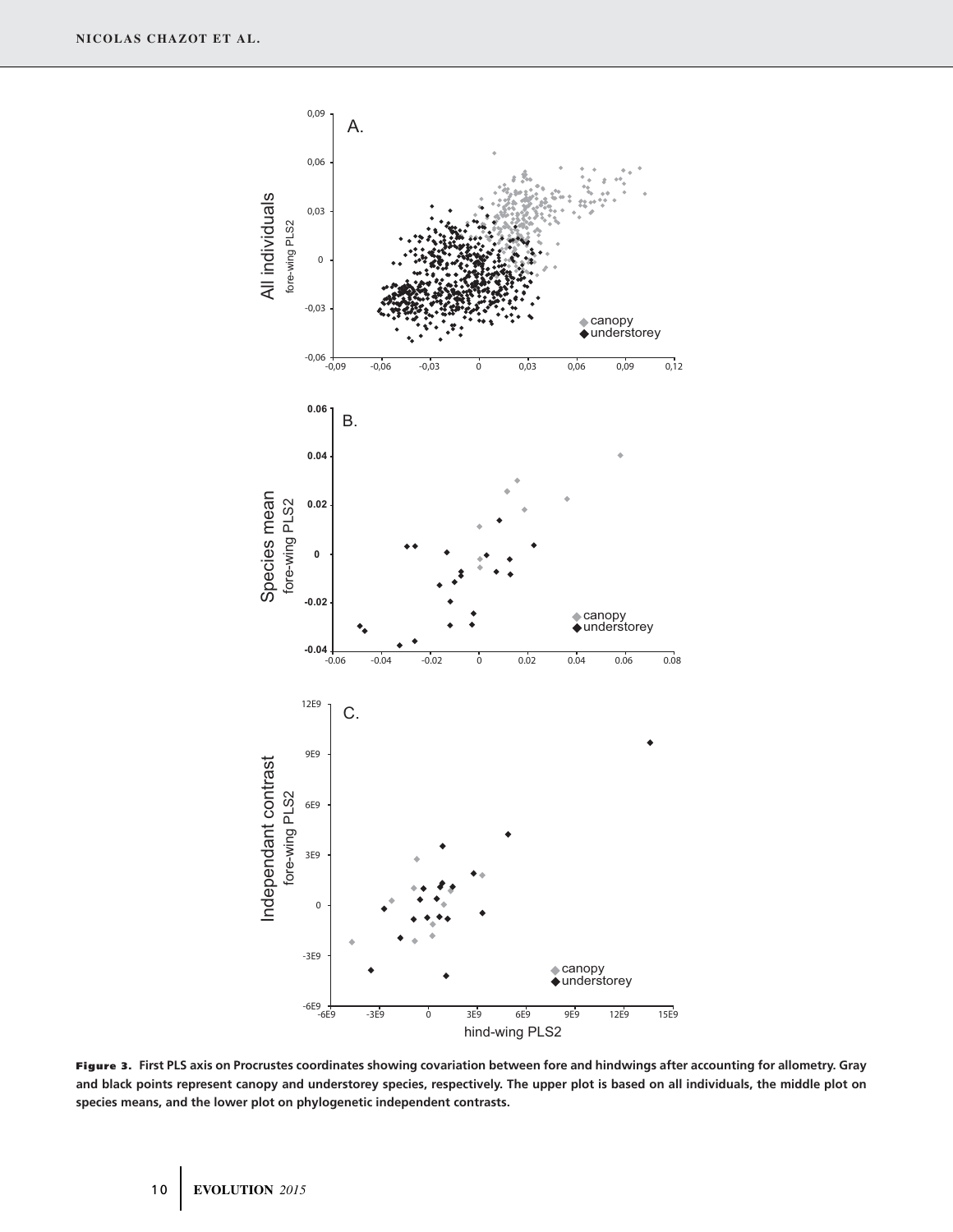|                  | Wing      | Variable             | $\boldsymbol{F}$ | $\boldsymbol{P}$ | Canopy<br>dimorph | Understorey<br>dimorph | Strong<br>dimorph | Subtle<br>dimorph | Intermediate<br>dimorph |
|------------------|-----------|----------------------|------------------|------------------|-------------------|------------------------|-------------------|-------------------|-------------------------|
| Microhabitat     | FW        | Shape<br><b>Size</b> | 2.53<br>0.42     | 0.457<br>0.765   | 0.024<br>0.055    | 0.033<br>0.074         |                   |                   |                         |
|                  | <b>HW</b> | Shape<br><b>Size</b> | 0.11<br>1.3      | 0.88<br>0.576    | 0.031<br>0.066    | 0.029<br>0.104         |                   |                   |                         |
| Color dimorphism | FW        | Shape<br><b>Size</b> | 19.27<br>1.04    | 0.002<br>0.645   |                   |                        | 0.048<br>0.101    | 0.020<br>0.061    | 0.036<br>0.050          |
|                  | <b>HW</b> | Shape                | 4.71             | 0.121            |                   |                        | 0.040             | 0.025             | 0.029                   |
|                  |           | <b>Size</b>          | 3.61             | 0.226            |                   |                        | 0.157             | 0.067             | 0.080                   |

Table 4. Phylogenetic ANOVA, testing the relationship between microhabitat or sexual color dimorphism (three classes) and sexual **shape or size dimorphism.** *Canopy* **and** *understorey dimorph* **are the mean SSD or SShD in each microhabitat.** *Strong***,** *subtle***, and** *intermediate dimorph* **are the mean SSD or SShD of each class of sexual color dimorphism.**

**FW, forewing; HW, hindwing.**

such as joint developmental pathways or wing coordination for flight, may explain the significant covariation detected between wings after controlling for the phylogeny. Additional analyses, focusing on the degree of modularity of different regions of the wings and across fore and hindwings at various levels (intra vs. interspecific; e.g., Klingenberg 2009), should provide further insight into the developmental and functional integration of butterfly wings (e.g., Frankino et al. 2007; Allen et al. 2008).

#### **WING MORPHOLOGY AND SEXUAL DIMORPHISM**

We initially hypothesized that males would be greatly affected by microhabitat given their patrolling behavior, which can involve gliding flight in canopy. By contrast, because females' behavior is less stereotyped than males', and given that DeVries et al. (2010) found that females were not affected by the shift in canopy, we expected differences in shape between canopy and understorey females to be smaller. In canopy species, gliding phases seem restricted to males and DeVries et al. (2010) did not find that canopy females were affected by microhabitat shift. Hence, we expected that canopy species would exhibit greater sexual dimorphism. Yet, we found no significant association between microhabitat and SShD or SSD. As discussed above, females generally fly in the same microhabitat as males, although they usually do not exhibit the patrolling behavior of males. Our test of the effect of microhabitat on wing size and shape shows that female wings have also been affected by the shift to canopy microhabitat, with no increase in wing size or shape dimorphism among sexes. Penz et al. (2015) found that rate of dispersal of males of *M. achilles* is higher than that of females. Different behaviors among sexes such as dispersal strategies may have affected the evolution of sexual wing shape dimorphism.

We could not identify any driver of SSD because it is not phylogenetically conserved and it does not correlate with either microhabitat or color dimorphism. Other natural selective pressures may drive SSD. In most cases, *Morpho* females are bigger than males. Selection for bigger females could be driven by increased resource allocation for reproduction (Reeve and Fairbairn 1999), whereas selection toward smaller size for males could be driven by reduced predation risk (Allen et al. 2011).

By contrast, we found that forewing shape dimorphism is higher in species that exhibit a strong color dimorphism. For example, *M. zephyritis*, whose females are white and males are blue, exhibits the strongest forewing shape dimorphism. In species with strong color dimorphism, females are often more cryptic (more brown) whereas males usually exhibit bright iridescent blue color. Specific flight behavior may be selected jointly with color crypsis, thereby influencing both wing shape and wing color evolution. Additionally, such selective pressure may jointly drive strong sexual selection by females on the expression of blue iridescence for males and forewing shape, although the link between both is unclear. A number of evidence support the role of wing coloration in mate choice in butterflies, including iridescence (e.g., Jiggins et al. 2001; Sweeney et al. 2003; Robertson and Monteiro 2005; Merrill et al. 2014). Furthermore, increased conspicuousness in males compared to conspecific females may result from female mating preferences. However, selection for iridescent males can only appear if iridescence is a good predictor of male condition, as suggested for UV iridescence in *Colias eurytheme* (Kemp and Rutowski 2007). In this context, the extreme blue iridescent patterns of the wings in *Morpho* butterflies is obviously an appealing candidate for such a scenario. However, we currently do not know whether females are sensitive to intraspecific variation in iridescence or whether iridescence in *Morpho* is condition-dependent. This prevents any further speculation on the role of sexual selection on the evolution of color patterns and how it might affect shape dimorphism.

Similarly to microhabitat, our classification of color dimorphism is not quantitative. Color dimorphism varies among species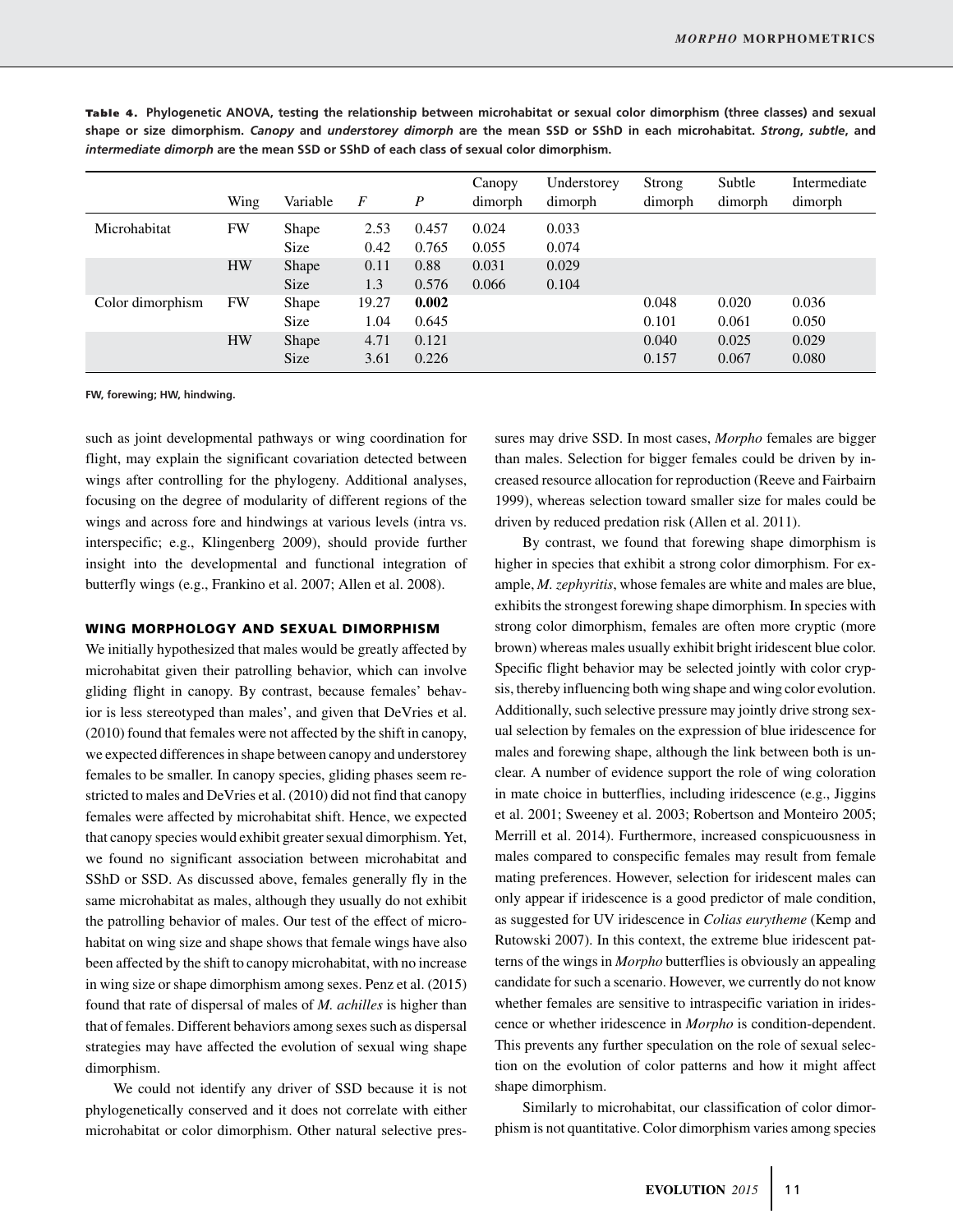but in some cases it also varies within species. For example, *M. aega* and *M. cypris* exhibit both ochre/brown females and malelike iridescent blue females. More broadly, quantification of wing color pattern (e.g., Le Poul et al. 2014) will bring a new dimension in the understanding of the evolution of wings. Studying how color pattern covaries with both size and shape, but also among the ventral and dorsal sides, will shed light on the extent to which different dimensions of butterfly wings respond independently to different selective pressures or are instead constrained by functional or developmental components.

#### **ACKNOWLEDGMENTS**

We thank J.-F. Sylvain, C. Capdevielle-Dulac, and C. Cassildé for providing samples, and the Service de Systématique Moléculaire of the Museum National d'Histoire Naturelle (UMS-2700) for assistance in the ´ laboratory. We thank J. Conner, M. Webster and two anonymous reviewers for helpful comments on previous versions of this manuscript. NC was funded by a doctoral fellowship of the doctoral school ED227. SP acknowledges funding by the Institute of Systematics and Evolution of Biodiversity, MNHN. Molecular work was funded by a CNRS grant "Action Thématique et Initiative sur Programme" to ME. Financial support was also provided by the ATM-MNHN "Formes" to VD. The authors declare no conflict of interest.

#### **DATA ARCHIVING**

Genbank accession numbers are indicated in Supporting Information S1.

#### **LITERATURE CITED**

- Adams, D. C. 2014. A method for assessing phylogenetic least squares models for shape and other high-dimensional multivariate data. Evolution 68:2675–2688.
- Adams, D. C., and Otarola-Castillo, E. 2013. Geomorph: an R package for the collection and analysis of geometric morphometric shape data. Methods in Ecology and Evolution 4:393–399.
- Allen, C. E., P. Beldade, B. J. Zwaan, and P. M. Brakefield. 2008. Differences in the selection response of serially repeated color pattern characters: standing variation, development, and evolution. BMC Evol. Biol. 8,94.
- Allen, C. E., B. J. Zwaan, and P. M. Brakefield. 2011. Evolution of sexual dimorphism in the Lepidoptera. Annu Rev Entomol. 56:445–464.
- Anderson, M., and C. T. Braak. 2003. Permutation tests for multi-factorial analysis of variance. J. Stat. Comput. Simul. 73:85–113.
- Anderson, M. J. 2001. A new method for non-parametric multivariate analysis of variance. Austral Ecol. 26:32–46.
- Andresen, P. R., F. L. Bookstein, K. Couradsen, B. K. Ersboll, J. L. Marsh, and S. Kreiborg. 2000. Surface-bounded growth modeling applied to human mandibles. IEEE Trans. Med. Imaging 19:1053–1063.
- Arnoult, L., K. F. Su, D. Manoel, C. Minervino, J. Magriña, N. Gompel, and B. Prud'homme. 2013. Emergence and diversification of fly pigmentation through evolution of a gene regulatory module. Science 339:1423–1426.
- Bai, M., R. G. Beutel, K.-Q. Song, W.-G. Liu, H. Malqin, S. Li, X.-Y. Hu, and X.-K. Yang. 2012. Evolutionary patterns of hind wing morphology in dung beetles (Coleoptera: Scarabaeinae). Arth. Struct. Dev. 41:505–513.
- Beldade, P., and P. M. Brakefield. 2002. The genetics and evo-devo of butterfly wing patterns. Nat. Rev. Genet. 3:442–452.
- Berwaerts, K., H. Van Dyck, and P. Aerts. 2002. Does flight morphology relate to flight performance? An experimental test with the butterfly *Pararge aegeria*. Funct. Ecol. 16:484–491.
- Betts, C., and R. Wootton. 1988. Wing shape and flight behaviour in butterflies (Lepidoptera: Papilionoidea and Hesperioidea): a preliminary analysis. J. Exp. Biol. 138:271–288.
- Blandin, P. 1988. The genus Morpho, Lepidoptera Nymphalidae, Part 1. The sub-genera *Iphimedeia* and *Schwartzia*. Sciences Nat, Venette.
- -. 1993. The genus Morpho, Lepidoptera Nymphalidae, Part 2. The subgenera *Iphixibia*, *Cytheritis*, *Balachowskyna* and *Cypritis*. Sciences Nat, Venette.
- ———. 2007a. The genus Morpho, Lepidoptera Nymphalidae, Part 3. Addenda to Part 1 and Part 2 & the subgenera *Pessonia*, *Grasseia*, and *Morpho*. Hillside Books, Canterbury.
- ———. 2007b. The systematics of the genus Morpho Fabricius, 1807. Hillside Books, Canterbury.
- Blandin, P., and B. Purser. 2013. Evolution and diversification of neotropical butterflies: insights from the biogeography and phylogeny of the genus *Morpho* Fabricius, 1807 (Nymphildae: Morphinae), with a review of the geodynamics of South America. Trop. Lepid. Res. 23:62–85.
- Blomberg, S. P., T. Garland, and A. R. Ives. 2003. Testing for phylogenetic signal in comparative data: behavioral traits are more labile. Evolution 57:717–745.
- Breuker, C. J., and P. M. Brakefield. 2002. Female choice depends on size but not symmetry of dorsal eyespots in the butterfly *Bicyclus anynana*. Proc. R. Soc. B-Biol. Sci. 269:1233–1239.
- Breuker, C. J., V. Debat, and C. P. Klingenberg. 2006. Functional evo-devo. Trends Ecol. Evol. 21:488–492.
- Carroll, S. B., J. Gates, D. N. Keys, S. W. Paddock, G. E. F. Panganiban, J. E. Selegue, and J. A. Williams. 1994. Pattern-formation and eyespot determination in butterfly wings. Science 265:109–114.
- Cassilde, C., P. Blandin, J. Pierre, and T. Bourgoin. 2010. Phylogeny of the ´ genus Morpho Fabricius, 1807, revisited (Lepidoptera, Nymphalidae). Soc. Entomol. Fr. 115: 225–250.
- Cassilde, C., P. Blandin, and J. F. Silvain. 2012. Phylogeny of the genus ´ Morpho Fabricius 1807: insights from two mitochondrial genes (Lepidoptera: Nymphalidae). Ann. Soc. Entomol. Fr. 48:173–188.
- de Celis, J. F. 2003. Pattern formation in the Drosophila wing: the development of the veins. Bioessays 25:443–451.
- DeVries, P. J., C. M. Penz, and R. I. Hill. 2010. Vertical distribution, flight behaviour and evolution of wing morphology in *Morpho* butterflies. J. Anim. Ecol. 79:1077–1085.
- Drummond, A. J., M. A. Suchard, D. Xie, and A. Rambaut. 2012. Bayesian phylogenetics with BEAUti and the BEAST 1.7. Mol. Biol. Evol. 29:1969–1973.
- Dudley, R. 2002. The biomechanics of insect flight. Princeton Univ. Press, Princeton, NJ.
- Escoufier, Y. 1973. Treatment of vector variables. Biometrics 29:751–760.
- Fernández, G., D. B. Lank, and B. Sandercock. 2007. Variation in the wing morphology of Western Sandpipers (*Calidris mauri*) in relation to sex, age class, and annual cycle. The Auk 124:1037–1046.
- Frankino, W. A., B. J. Zwaan, D. L. Stern, and P. M. Brakefield. 2007. Internal and external constraints in the evolution of morphological allometries in a butterfly. Evolution 61:2958–2970.
- Garland, T., A. W. Dickerman, C. M. Janis, and J. A. Jones. 1993. Phylogenetic analysis of covariance by computer simulation. Syst. Biol. 42:265–292.
- Grimaldi, D., and M. S. Engel. 2005. Evolution of the insects. Cambridge Univ. Press. Cambridge .
- Grodnitsky, D. L., R. Dudley, and L. Gilbert. 1994. Wing decoupling in hovering flight of swallowtail butterflies (Lepidoptera: Papilionidae). Trop. Lepid. 5:85–86.
- Harmon, L. J., J. T. Weir, C. D. Brock, R. E. Glor, and W. Challenger. 2008. GEIGER: investigating evolutionary radiations. Bioinformatics 24:129– 131.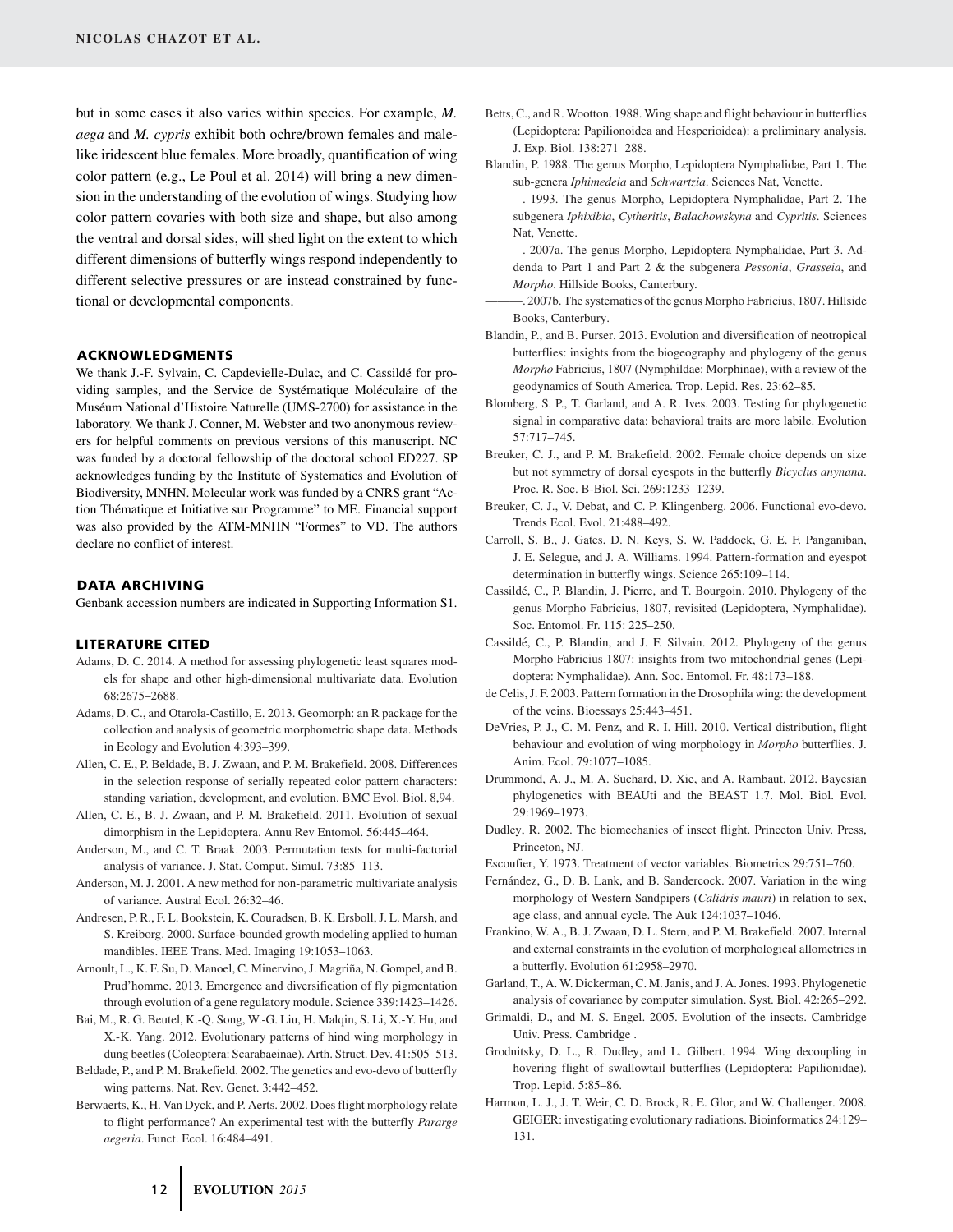- Jantzen, B., and T. Eisner. 2008. Hindwings are unnecessary for flight but essential for execution of normal evasive flight in Lepidoptera. Proc. Natl. Acad. Sci. 105:16636–16640.
- Jiggins, C. D., R. E. Naisbit, R. L. Coe, and J. Mallet. 2001. Reproductive isolation caused by colour pattern mimicry. Nature 411:302–305.
- Joron, M., L. Frezal, R. T. Jones, N. L. Chamberlain, S. F. Lee, C. R. Haag, A. Whibley, M. Becuwe, S. W. Baxter, and L. Ferguson. 2011. Chromosomal rearrangements maintain a polymorphic supergene controlling butterfly mimicry. Nature 477:203–206.
- Kemp, D. J. 2007. Female butterflies prefer males bearing bright iridescent ornamentation. Proc. R. Soc. B-Biol. Sci. 274:1043–1047.
- Kemp, D. J., and R. L. Rutowski. 2007. Condition dependence, quantitative genetics, and the potential signal content of iridescent ultraviolet butterfly coloration. Evolution 61:168–183.
- Keys, D. N., D. L. Lewis, J. E. Selegue, B. J. Pearson, L. V. Goodrich, R. L. Johnson, J. Gates, M. P. Scott, and S. B. Carroll. 1999. Recruitment of a hedgehog regulatory circuit in butterfly eyespot evolution. Science 283:532–534.
- Klingenberg, C. P. 2009. Morphometric integration and modularity in configurations of landmarks: tools for evaluating a priori hypotheses. Evol. Dev. 11:405–421.
- ———. 2011. MorphoJ: an integrated software package for geometric morphometrics. Mol. Ecol. Resour. 11:353–357.
- Klingenberg, C. P., and N. A. Gidaszewski. 2010. Testing and quantifying phylogenetic signals and homoplasy in morphometric data. Syst. Biol. 59:245–261.
- Klingenberg, C. P., and J. Marugan-Lobon. 2013. Evolutionary covariation in geometric morphometric data: analyzing integration, modularity, and allometry in a phylogenetic context. Syst. Biol. 62:591–610.
- Klingenberg, C. P., and H. F. Nijhout. 1998. Competition among growing organs and developmental control of morphological asymmetry. Proc. R. Soc. Lond. B. Biol. Sci. 265:1135–1139.
- Klingenberg, C. P., A. V. Badyaev, S. M. Sowry, and N. J. Beckwith. 2001. Inferring developmental modularity from morphological integration: analysis of individual variation and asymmetry in bumblebee wings. Am. Nat. 157:11–23.
- Kovac, M., D. Vogt, D. Ithier, M. Smith, and R. Wood. 2012. Aerodynamic evaluation of four butterfly species for the design of flapping-gliding robotic insects. Pp. 1102—1109. IEEE/RSJ International Conference on Intelligent Robots and Systems. IEEE, Vilamoura.
- Lanfear, R., B. Calcott, S. Y. W. Ho, and S. Guindon. 2012. PartitionFinder: combined selection of partitioning schemes and substitution models for phylogenetic analyses. Mol. Biol. Evol. 29:1695–1701.
- Le Moult, E., and P. Réal. 1962. Les *Morpho* d'Amérique du Sud et Centrale. Tome I: historique, Morphologie, Systematique. Cabinet Entomologique ´ Eugène Le Moult, Paris.
- ———. 1963. Les *Morpho* d'Amerique du Sud et Centrale. Tome II: planches ´ en couleurs et en noir. Cabinet Entomologique Eugène Le Moult, Paris.
- Le Poul, Y., A. Whibley, M. Chouteau, F. Prunier, V. Llaurens, and M. Joron. 2014. Evolution of dominance mechanisms at a mimicry supergene. Nat. Commun. 5:5644.
- Lentink, D., U. K. Muller, E. J. Stamhuis, R. de Kat, W. van Gestel, L. L. M. Veldhuis, P. Henningsson, A. Hedenstrom, J. J. Videler, and J. L. van Leeuwen. 2007. How swifts control their glide performance with morphing wings. Nature 446:1082–1085.
- Lockwood, R., J. P. Swaddle, and J. M. Rayner. 1998. Avian wingtip shape reconsidered: wingtip shape indices and morphological adaptations to migration. J. Avian Biol. 29:273–292.
- Loehlin, D. W., and J. H. Werren. 2012. Evolution of shape by multiple regulatory changes to a growth gene. Science 335:943–947.
- Marchetti, K., T. Price, and A. Richman. 1995. Correlates of wing morphology with foraging behaviour and migration distance in the genus Phylloscopus. J. Avian Biol. 26:177–181.
- Merrill, R. M., B. Van Schooten, J. A. Scott, and C. D. Jiggins. 2011. Pervasive genetic associations between traits causing reproductive isolation in Heliconius butterflies. Proc. R. Soc. B. Biol. Sci. 278:511–518.
- Merrill, R. M., A. Chia, and N. J. Nadeau. 2014. Divergent warning patterns contribute to assortative mating between incipient *Heliconius* species. Ecol. Evol. 4:911–917.
- Michael, O. 1911. Lebensweise und Gewohnheiten der *Morpho* des Amazonasgebietes. Fauna Exotica 1:10–17.
- Minias, P., W. Meissner, R. Włodarczyk, A. Ozarowska, A. Piasecka, K. ˙ Kaczmarek, and T. Janiszewski. 2015. Wing shape and migration in shorebirds: a comparative study. Ibis. 157:528–535.
- Monteiro, L. R. 1999. Multivariate regression models and geometric morphometrics: the search for causal factors in the analysis of shape. Syst. Biol. 48:192–199.
- Morehouse, N. I., and R. L. Rutowski. 2010. In the eyes of the beholders: female choice and avian predation risk associated with an exaggerated male butterfly color. Am. Nat. 176:768–784.
- Naisbit, R. E., C. D. Jiggins, and J. Mallet. 2001. Disruptive sexual selection against hybrids contributes to speciation between *Heliconius cydno* and *Heliconius melpomene*. Proc. R. Soc. B-Biol. Sci. 268:1849–1854.
- Norberg, U. M., and J. M. Rayner. 1987. Ecological morphology and flight in bats (Mammalia; Chiroptera): wing adaptations, flight performance, foraging strategy and echolocation. Philos. Trans. R. Soc. B Biol. Sci. 316:335–427.
- Oliver, J. C., X.-L. Tong, L. F. Gall, W. H. Piel, and A. Monteiro. 2012. A single origin for nymphalid butterfly eyespots followed by widespread loss of associated gene expression. PLoS Genet. 8:e1002893–e1002893.
- Outlaw, D. C. 2011. Morphological evolution of some migratory *Ficedula* flycatchers. Contr. Zool. 80:279–284.
- Outomuro, D., F. Bokma, and F. Johansson. 2012. Hind wing shape evolves faster than front wing shape in *Calopteryx* damselflies. Evol. Biol. 39:116–125.
- Park, H., K. Bae, B. Lee, W.-P. Jeon, and H. Choi. 2010. Aerodynamic performance of a gliding swallowtail butterfly wing model. Exp. Mech. 50:1313–1321.
- Penz, C. M., and P. J. DeVries. 2002. Phylogenetic analysis of *Morpho* butterflies (Nymphalidae, Morphinae): implications for classification and natural history. Am. Mus. Novit. 3374:1–33.
- Penz, C. M., P. J. Devries, and N. Wahlberg. 2012. Diversification of *Morpho* butterflies (Lepidoptera, Nymphalidae): a re-evaluation of morphological characters and new insight from DNA sequence data. Syst. Entomol. 37:670–685.
- Penz, C. M., P. J. Devries, J. Tufto, and R. Lande. 2015. Butterfly dispersal across Amazonia and its implication for biogeography. Ecography 38:410–418.
- R Core Team. 2014. R: A language and environment for statistical computing. R Foundation for Statistical Computing, Vienna, Austria. [http://www.R-project.org/.](http://www.R-project.org/)
- Reeve, J. P., and D. J. Fairbairn. 1999. Change in sexual size dimorphism as a correlated response to selection on fecundity. Heredity 83:697–706.
- Revell, L. J. 2012. phytools: an R package for phylogenetic comparative biology (and other things). Methods Ecol. Evol. 3:217–223.
- Robertson, K. A., and A. Monteiro. 2005. Female *Bicyclus anynana* butterflies choose males on the basis of their dorsal UV-reflective eyespot pupils. Proc. R. Soc. Lond. B-Biol. Sci. 272:1541–1546.
- Rohlf, F. J. 2014. tpsRelW. Department of Ecology and Evolution, State University of New York, New York.